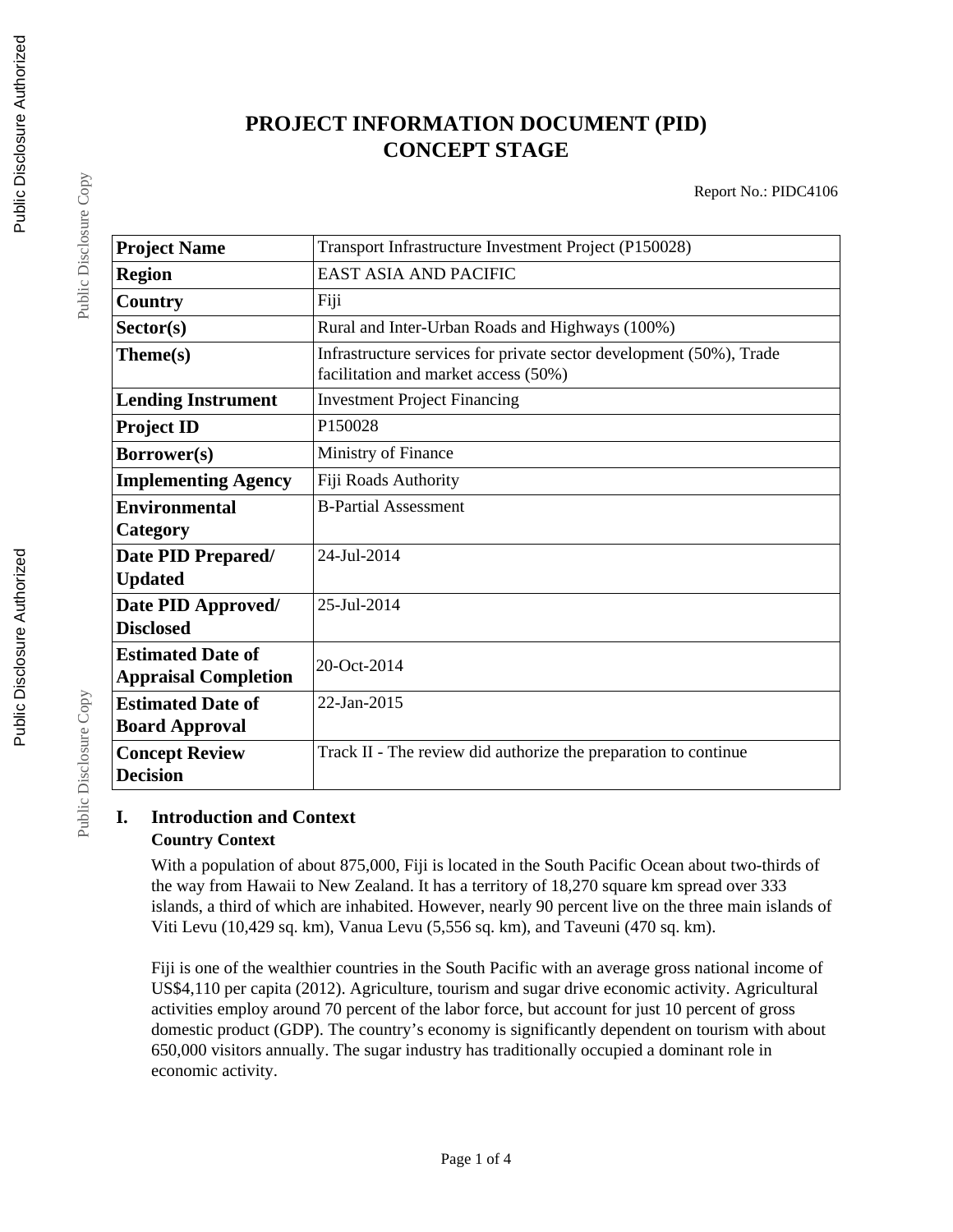Transport infrastructure plays an important role for local economic development and in providing inclusive access. Improved road sector assets support inclusive economic growth by providing rural populations with reliable access to economic opportunities, information and services. While the road network is fairly well developed, many rural populations lack access to reliable roads, which results in high transportation costs for many farmers. It also negatively impacts visits to health care facilities and school attendance. A new school grant of FJ\$250 per child per school year was introduced to help alleviate the burden of fees and transportation costs for children from preprimary up to grade 12

Infrastructure in Fiji is at high risk of climate and disaster related events. Fiji is one of twenty countries worldwide that have the highest average annual disaster losses in proportion to its GDP as a result of extreme climatic events. The total value of infrastructure, buildings and cash crops considered at some level of risk in Fiji is high and estimates for asset replacement costs and economic losses due to extreme events in Fiji could be as much as US\$22 billion and US\$79 million respectively.

## **Sectoral and Institutional Context**

The Fiji Roads Authority (FRA), which was established by Decree in 2012, is responsible for maintaining and constructing roads, bridges and rural jetties throughout the country. It manages approximately 11,100 km of roads, including national, rural and municipal roads, 1,000 bridges, and 45 jetties.

One of the biggest challenges in the sector is the backlog in road maintenance, which has been neglected for several years. Although average annual expenditure on road maintenance from 2001 to 2011 was about 2.5 percent of the annual budget, it was not sufficient to meet needs and unrepaired road sector assets have deteriorated faster than expected. In addition, nearly half of the 1,400 km of paved network is in need of reseal or rehabilitation, which has been estimated to cost FJ\$300 million.

Numerous bridges and jetties are in a serious state of disrepair. In an effort to reduce the risk of failure while staying within available budgets, many bridges and jetties only received temporary repairs that were meant to last a year or two. To date in 2014, an average of one bridge per month has failed, which has resulted in significant local hardship. With an estimated FJ\$900 million backlog in renewal of bridges and jetties, an FRA objective is to ensure that assets are rehabilitated to higher, more resilient standards and improved levels of safety.

#### **Relationship to CAS**

The Transport Infrastructure Investment Project (TIIP) will be the first major Bank project in Fiji in a decade and is being developed concurrently with the Country Engagement Note (CEN). The CEN and TIIP are expected to go to the Board together in January 2015.

TIIP would support the Government's program to upgrade transport infrastructure and reduce the backlog of deferred maintenance by rehabilitating existing road sector assets to higher standards. It will improve the safety and reliability of roads, bridges and jetties, which in turn will remove potential bottlenecks to private sector led growth and improve access. Improvements in rural areas, where the majority of poor people live, would benefit Fiji's most vulnerable areas and communities.

# **II. Proposed Development Objective(s)**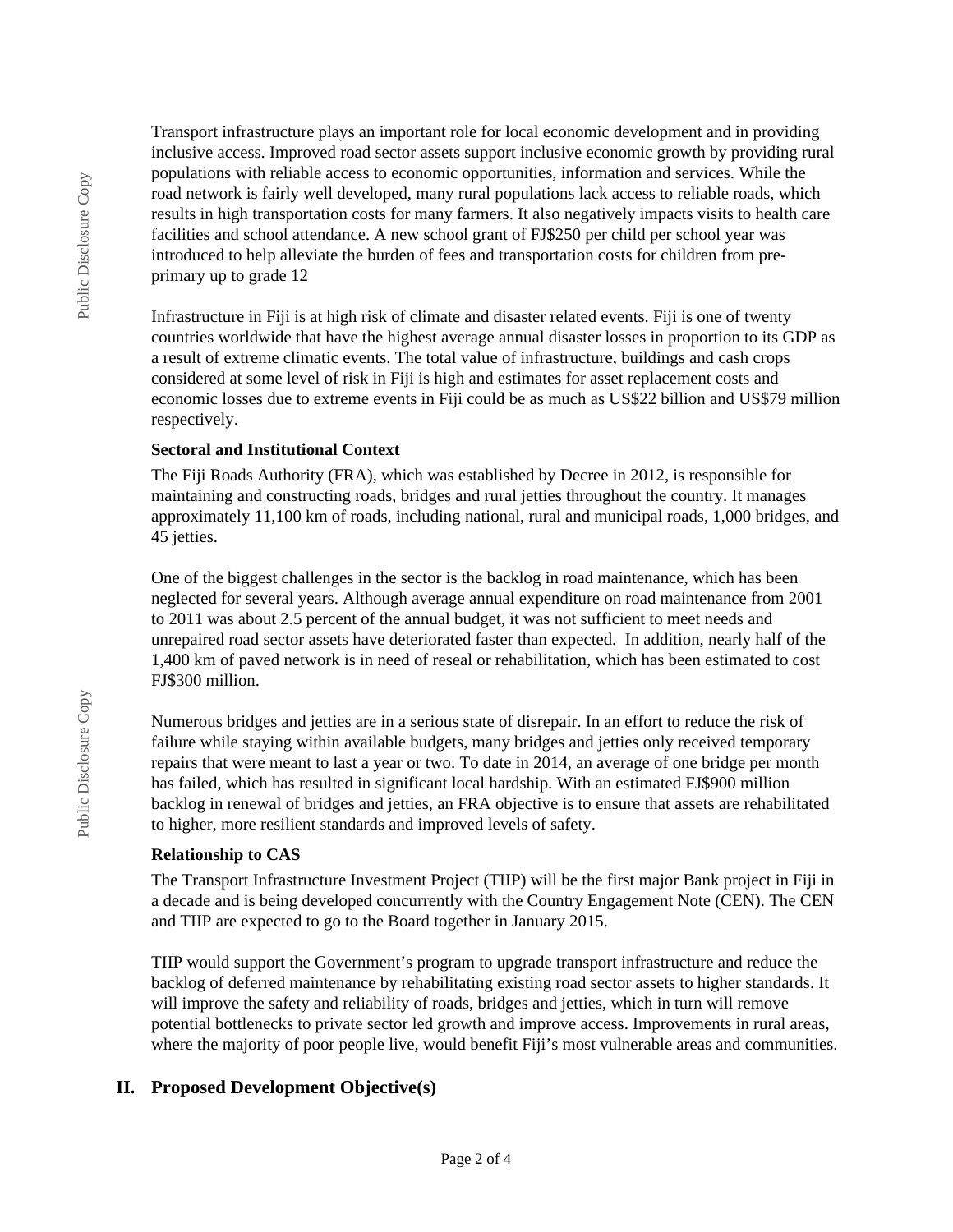## **Proposed Development Objective(s) (From PCN)**

The project's development objective (PDO) is to increase the resilience and safety of land and maritime transport infrastructure for users of roads, bridges and jetties.

## **Key Results (From PCN)**

PDO Indicators

• FRA designs are informed by revised standards for resilience and safety (% of all FRA assets); and

• Decrease in bridges and jetties rated as structurally unsafe (% of all bridges and jetties).

Intermediate Indicators

- KM of project roads rehabilitated (core indicator);
- Number of bridges rehabilitated;
- Number of street lights reinstated or installed new; and
- Number of jetties rehabilitated.

# **III. Preliminary Description**

### **Concept Description**

The TIIP will be jointly financed with the Asian Development Bank (ADB), and is expected to consist of two components.

Component 1: Improvement of Existing Road and Maritime Sector Assets. This component would fund works to repair, rehabilitate, reconstruct or upgrade, as appropriate, existing roads, bridges and jetties. It would also repair and replace existing and/or install new streetlights on selected roads, bridges and jetties. Where possible and appropriate, road, bridge and/or jetty sub-projects would be geographically packaged to streamline costs and maximize local impact.

Component 2: Technical Assistance. Technical assistance would consist of consultancy services to help implement the project, carry out the prioritization processes for selection of sub-projects under Component 1 and design and supervision of the selected works, conduct road safety audits, and upgrade design and construction standards and specifications to be more climate resilient.

# **IV. Safeguard Policies that might apply**

| <b>Safeguard Policies Triggered by the Project</b> | Yes | N <sub>0</sub> | <b>TBD</b> |
|----------------------------------------------------|-----|----------------|------------|
| Environmental Assessment OP/BP 4.01                | ×   |                |            |
| Natural Habitats OP/BP 4.04                        |     |                | ×          |
| Forests OP/BP 4.36                                 |     |                | x          |
| Pest Management OP 4.09                            |     | ×              |            |
| Physical Cultural Resources OP/BP 4.11             |     |                | x          |
| Indigenous Peoples OP/BP 4.10                      | ×   |                |            |
| Involuntary Resettlement OP/BP 4.12                | X   |                |            |
| Safety of Dams OP/BP 4.37                          |     | x              |            |
| Projects on International Waterways OP/BP 7.50     |     | x              |            |
| Projects in Disputed Areas OP/BP 7.60              |     | X              |            |